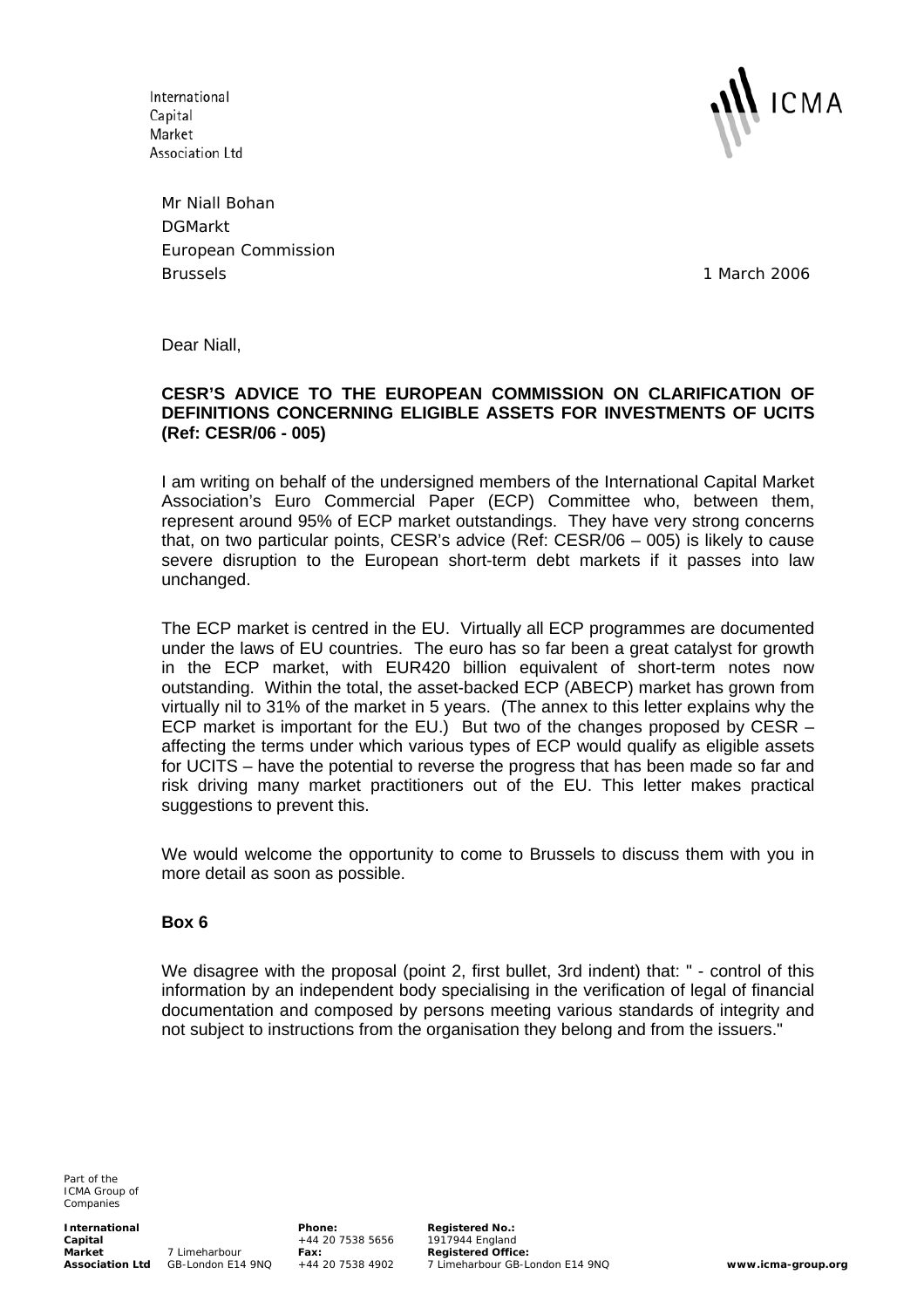In the ECP market, the information memorandum is the disclosure document prepared by the issuer and their counsel. It is reviewed by the dealers on the programme and their counsel. It is distributed by the dealers to those investors whom they have vetted and to whom they are cleared to sell. The dealers are keen to make sure that the document accurately reflects the nature of the securities which they propose to sell to their investors. No responsible dealer would fail to review documents and fully understand the programme, and rely solely on an independent body.

Investors rely on the information memorandum when purchasing ECP. The information memorandum summarises the terms of the programme and includes a description of the issuer. On 27 October 2005, ICMA released a standard information memorandum developed by an ICMA working group involving experienced ECP practitioners and three prominent international law firms. This document is regarded as a market standard of best practice.

Frequent updates in the information memorandum are not standard in the ECP market, as the terms of the programme do not change frequently. Unnecessary updates impose costs in terms of legal fees and time, and would discourage global borrowers from participating in the European markets. Funds could easily be raised in the larger, more liquid, and more established US market and swapped into euro. Borrowers who currently use only bank borrowing will be less inclined to access short term markets, given the increase in the administrative burden.

ECP is sold by large, highly regulated financial institutions primarily to major wholesale investors who have the means and resources to make responsible investment decisions. Financial information needed to analyse borrowers' creditworthiness is readily available through company websites, rating agencies, bank research, Bloomberg, Reuters and financial media. ECP issuers are keen to satisfy investor requests for additional information, and are often open to meeting investors directly.

UCITS outside France currently invest in very large amounts of ECP without the need for some external body to oversee the production of information memoranda. If they do not like the information memorandum or trust those responsible for putting it together, they do not buy the paper.

ECP was exempted from the Prospectus Directive (as was all debt with an original maturity of under 365 days), following scrutiny by the Commission, European Parliament and CESR. An additional level of due diligence by an "independent body" is not necessary.

We therefore consider that ECP should be exempt from point 2, first bullet, 3rd indent, as a result of:

• the ECP market's track record and the high creditworthiness of ECP issuers (see annex);

- the depth of information already available and the strength of current controls over the preparation and distribution of information memoranda; and
- the precedent established by the exemption from the Prospectus Directive.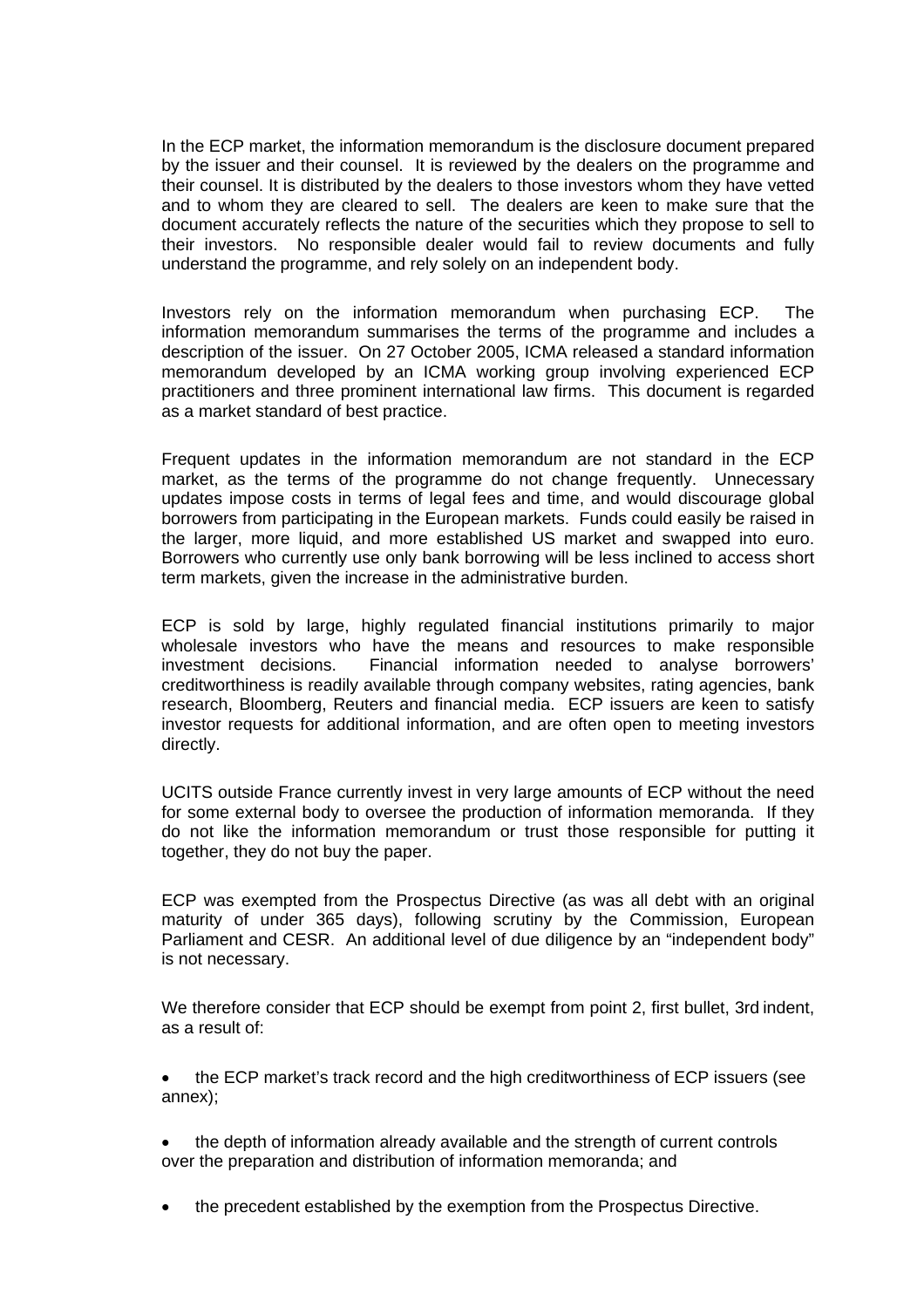#### **Box 8**

The preamble to Box 8 is not accurate. As we have previously pointed out to CESR, the French ABCP (or ABBT) market is small, at around EUR20 billion, in comparison to the much larger ABECP market, at around EUR130 billion. The "two-tier" structure referred to in CESR's advice is not representative of the vast majority of programmes in this sector, and does not provide any additional protection to investors.

The investors in ABECP are some of the most sophisticated in the market. ABECP is their short-term financial asset of choice. They fully understand how ABECP structures work and appreciate the safeguards and supervision which are put in place. In our experience, UCITS are seeking to increase the proportion of money they invest in this product rather than reduce it.

If ABECP is not classified as an eligible asset, UCITS will be forced to cut purchases of ABECP dramatically to 10% or less of their assets, limiting investment opportunities, and forcing issuers to turn to alternative sources of funding, such as the US market. Over 80% of ABECP issued in European markets is currently sponsored by European institutions. The majority of ABECP sponsors are major European banks, and hence regulated in their own jurisdictions.

The 19(1)(h) indent effectively bars ABECP from being an eligible asset (outside of the 10% bucket), as ABECP conduits (ie special purpose vehicles (SPVs)) do not publish financial information, nor do they often have EUR10 million in capital and reserves. Box 8 seeks to clarify the position, but fails to do so. We propose clarification as follows:

"Asset-backed commercial paper, issued by an SPV for the purpose of funding – either directly or indirectly – a portfolio of assets, shall be an eligible asset providing it meets the criteria of being a money market instrument, dealt in on a market which is liquid and having a value which can be accurately determined at any time. The SPV should benefit from a banking liquidity line (or some other means of assuring the liquidity of the notes which has been approved by an internationally recognised rating agency), from an entity which meets the restrictions in indents 1, 2 or 3. The programme should also be rated by at least one internationally recognised rating agency (eg Moody's, S&P or Fitch)."

### **Conclusion**

Most market participants will be prepared to accept some change and expense in order to assist in the development of a better pan-European market. However, if the Commission imposes too heavy a burden of regulation, ECP issuers and investors will simply use the US market instead of the EU. The hard-won progress in the development of the ECP market to date will evaporate, with the result that UCITS will be left with a far less attractive set of assets in which to invest.

I am copying this letter to Jarkko Syyrila at CESR.

Yours sincerely,

Paul Richards International Capital Market Association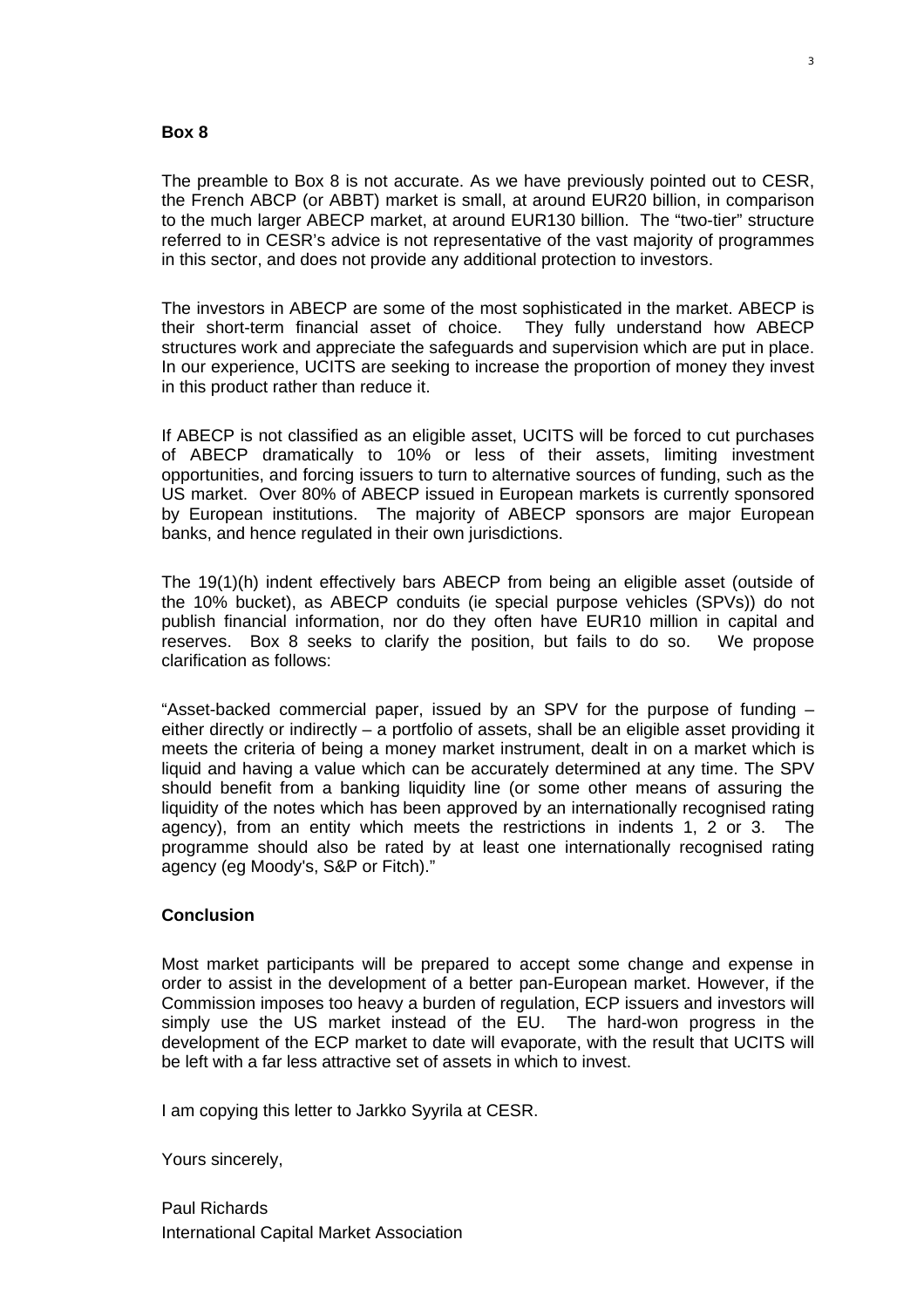### On behalf of:

Peter Eisenhardt, Bank of America (Chairman of ICMA ECP Committee) Robert Ruisch, ABN AMRO Bank NV Reem Tawfic, Barclays Capital Colin Withers, Citigroup Amaury Gosse, Commerzbank AG Susan Hindle Barone, Credit Suisse Securities (Europe) John Ford, Deutsche Bank AG Alexander Stumpf, Dresdner Bank AG Andrew Ellis, Goldman Sachs International Jon Ford, Lehman Brothers International (Europe) Daniel Fisher, Merrill Lynch International Lee Harding, Morgan Stanley & Co. International Ian Bedford, The Royal Bank of Scotland Maria Zlotnick, Skandinaviska Enskilda Banken AB Thomas Mallory, UBS

1 March 2006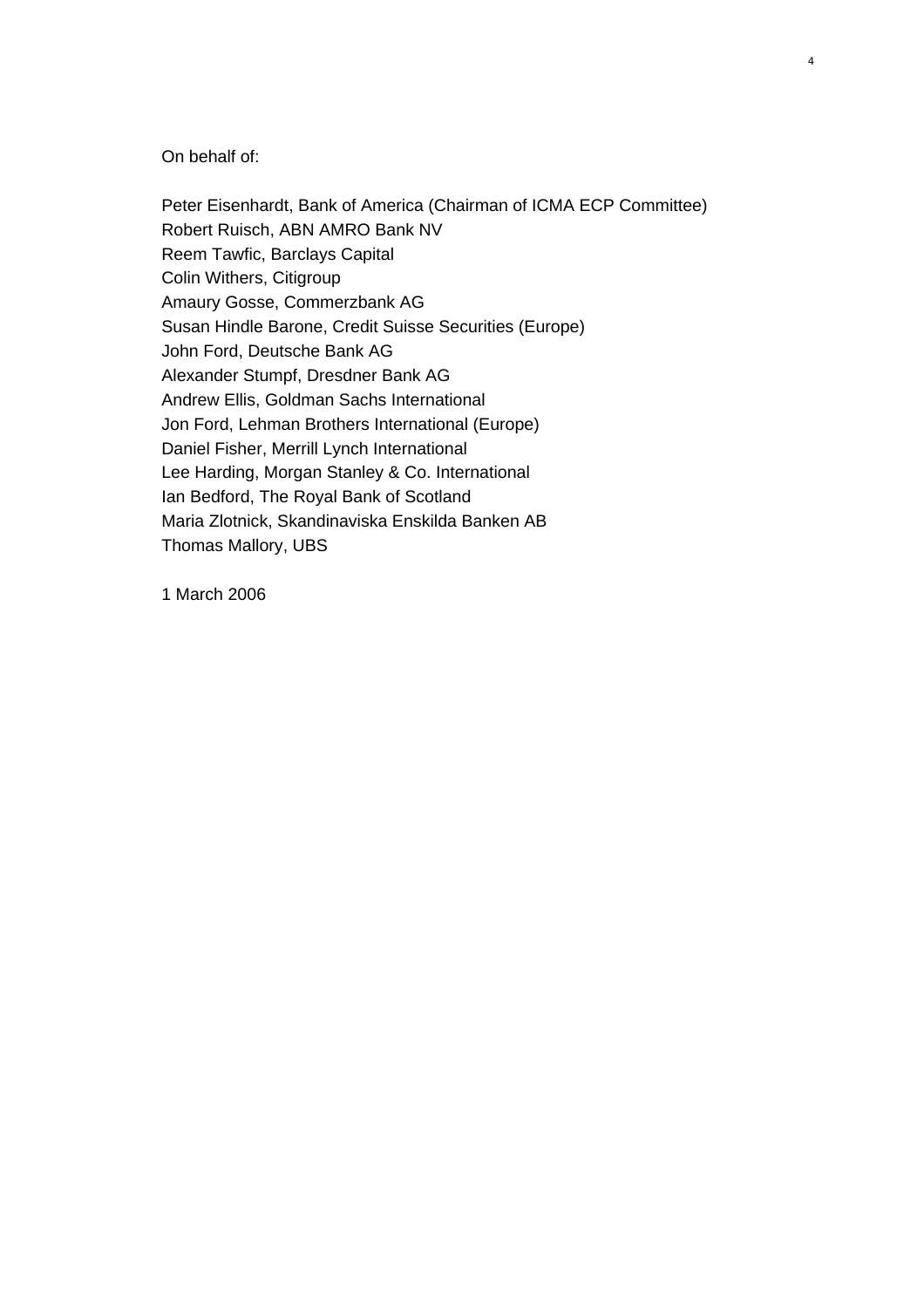#### **ANNEX: WHY THE ECP MARKET IS IMPORTANT FOR THE EU**

The Euro Commercial Paper (ECP) market is a well-functioning, competitive, high quality, professional short-term debt market which offers excellent opportunities for issuers to raise working capital and other short-term funding as well as for institutional investors to make varied and reliable short-term investments. Since 1994, there have been no defaults in the ECP market and, in the 21 year history of the market, there has not been any scandal nor accusations of improper dealing.

The ECP market has grown strongly since the introduction of the euro with EUR420 billion equivalent of short-term notes now outstanding. The compound annual growth rate since the beginning of 1999 is over 20%. The market now provides a deep and realistic alternative to the USCP market for all types of commercial enterprise seeking to access liquid and well-priced funding. It also provides a wealth of investment opportunities for the wide range of investors who have contributed to the great success of the market in recent years.

In 1999, the ECP market was just 1/9th the size of the USCP market. As a result of its growth since 1999, the ECP market is now close to 1/3rd the size of the USCP market. (CDs are not included in the US or European figures.) In other words, it has been growing towards a size which would be more representative of the relative sizes of the EU and US economies.

The dealers and issuing and paying agents in the market are a mixture of European and US investment banks, all of which are regulated by national regulators in the EU. All take their responsibilities towards investors and issuers very seriously.

Within the ECP market, asset-backed ECP (ABECP) is the fastest growing sector. ABECP has grown from virtually nil to a 31% market share over the past 5 years. ABECP is well-structured and actively reviewed by both rating agencies and dealers, and monthly investor reports are produced to keep participants abreast of developments.

ECP and ABECP borrowers are highly rated institutions. Almost 90% of ECP is rated "short term A-1/P-1-or-better", which generally equates to A1/A+ long term. All 100% of ABECP is rated A-1/P-1 (or equivalent) or better and is often A-1+/P-1, which equates to at least Aa3/AA- long term. Corporate and ABECP programmes must have backstop liquidity facilities<sup>[1](#page-4-0)</sup> (or equivalent mechanisms) from highly-rated banks to pay off maturing CP should it not be possible to roll over the CP with investors. Bank issuers are highly regulated and have access to the interbank market and central banks for liquidity.

ABECP conduits (or special purpose vehicles (SPV)) are established usually by highly-rated banks for a limited purpose (ie funding a set of broadly defined assets), so that investors can readily evaluate their investment by reviewing information memoranda, rating agency reports and other available information. Conduits issue regular monthly "pool reports", which broadly describe current assets and verify compliance with programme requirements for the benefit of investors.

-

<span id="page-4-0"></span> $1$  For example, repo conduits, which do not have liquidity lines, as they are not deemed necessary by the rating agencies given the matched funding nature of the conduits.